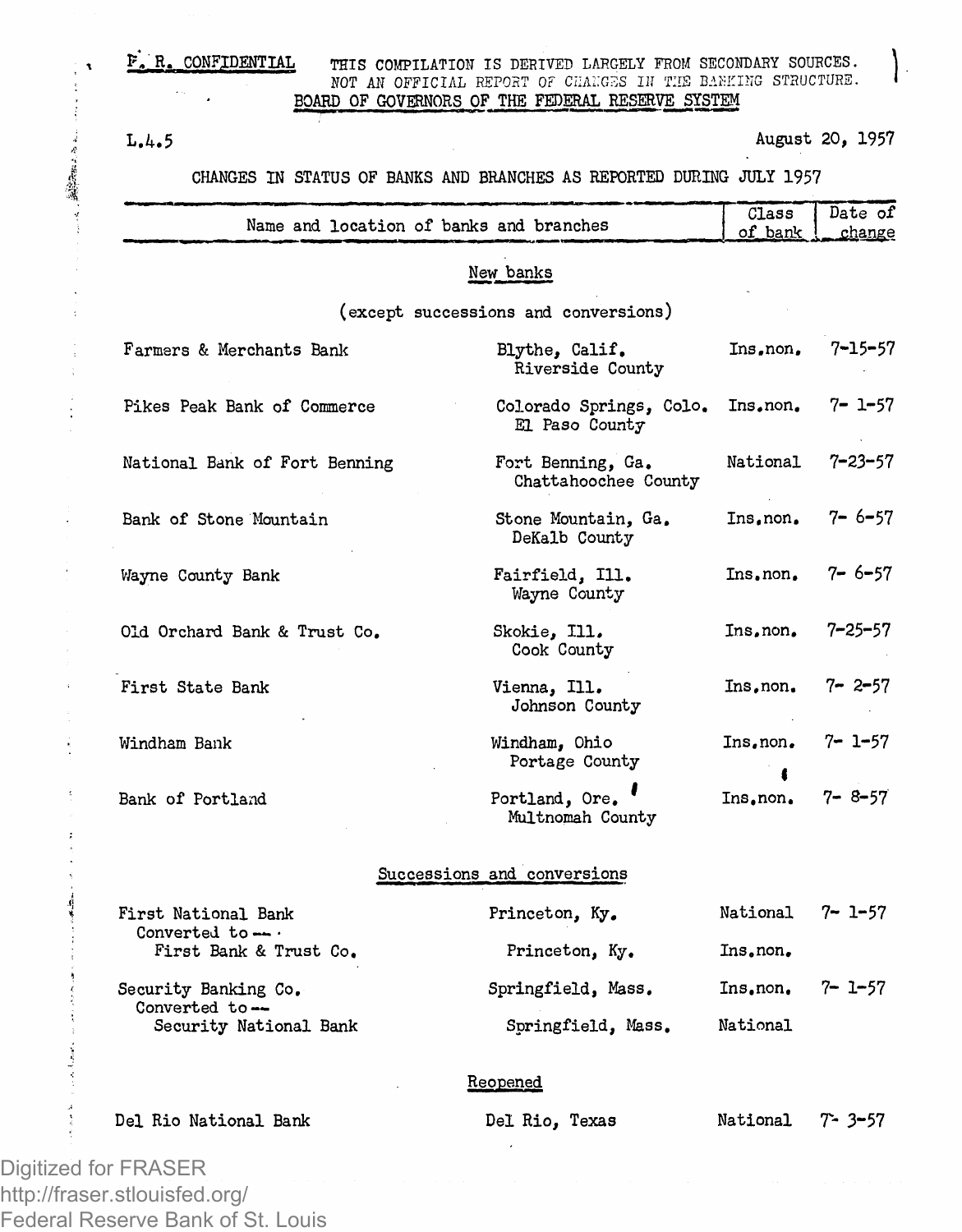| Name and location of banks and branches                                                                                                       |                                              | Class<br>of bank     | Date of<br>change |
|-----------------------------------------------------------------------------------------------------------------------------------------------|----------------------------------------------|----------------------|-------------------|
|                                                                                                                                               | Consolidations, absorptions, etc.            |                      |                   |
| Bank of Douglas<br>Farmers & Stockmens Bank<br>Merged under charter and<br>title of $-$                                                       | Phoenix, Ariz.<br>Phoenix, Ariz.             | Ins.non.<br>Ins.non. | $7 - 1 - 57$      |
| Bank of Douglas                                                                                                                               | Phoenix, Ariz.                               | Ins.non.             |                   |
| Placer County Bank<br>Bank of California, N.A.<br>Merged under charter and<br>title of $-$                                                    | Auburn, Calif.<br>San Francisco, Calif.      | Member<br>National   | $7 - 15 - 57$     |
| Bank of California, N.A.                                                                                                                      | San Francisco, Calif.                        | National             |                   |
| California Bank<br>Mariners Bank<br>Merged under charter and<br>title of $-$ .                                                                | Los Angeles, Calif.<br>Newport Beach, Calif. | Member<br>Ins.non.   | $7 - 1 - 57$      |
| California Bank                                                                                                                               | Los Angeles, Calif.                          | Member               |                   |
| Security-First National Bank<br>Broadway State Bank<br>Merged under charter and<br>title of $-$                                               | Los Angeles, Calif.<br>Los Angeles, Calif.   | National<br>Ins.non. | 7- 1-57           |
| Security-First National Bank                                                                                                                  | Los Angeles, Calif.                          | National             |                   |
| Naugatuck National Bank<br>Colonial Trust Co.<br>Merged under charter and<br>title of $-$                                                     | Naugatuck, Conn.<br>Waterbury, Conn.         | National<br>Member   | 7-15-57           |
| Colonial Trust Co.                                                                                                                            | Waterbury, Conn.                             | Member               |                   |
| First National Bank<br>Absorbed by -                                                                                                          | Vienna, Ill.                                 | National             | $7 - 2 - 57$      |
| First State Bank                                                                                                                              | Vienna, Ill.                                 | Ins.non.             |                   |
| Merchants National Bank<br>Wanatah State Bank<br>Consolidated under charter and<br>title of $-$                                               | Michigan City, Ind.<br>Wanatah, Ind.         | National<br>Ins.non. | 7–15–57           |
| Merchants National Bank                                                                                                                       | Michigan City, Ind.                          | National             |                   |
| Genesee County Savings Bank<br>Merchants & Mechanics Bank<br>Consolidated under charter of<br>Genesee County Savings Bank and<br>title of $-$ | Flint, Mich.<br>Flint, Mich.                 | Member<br>Member     | 7- 1-57           |
| . Genesee Merchants Bank & Trust Co.Flint, Mich.                                                                                              |                                              | Member               |                   |

in the second company of the company of the company of the company of the company of the company of

*w P*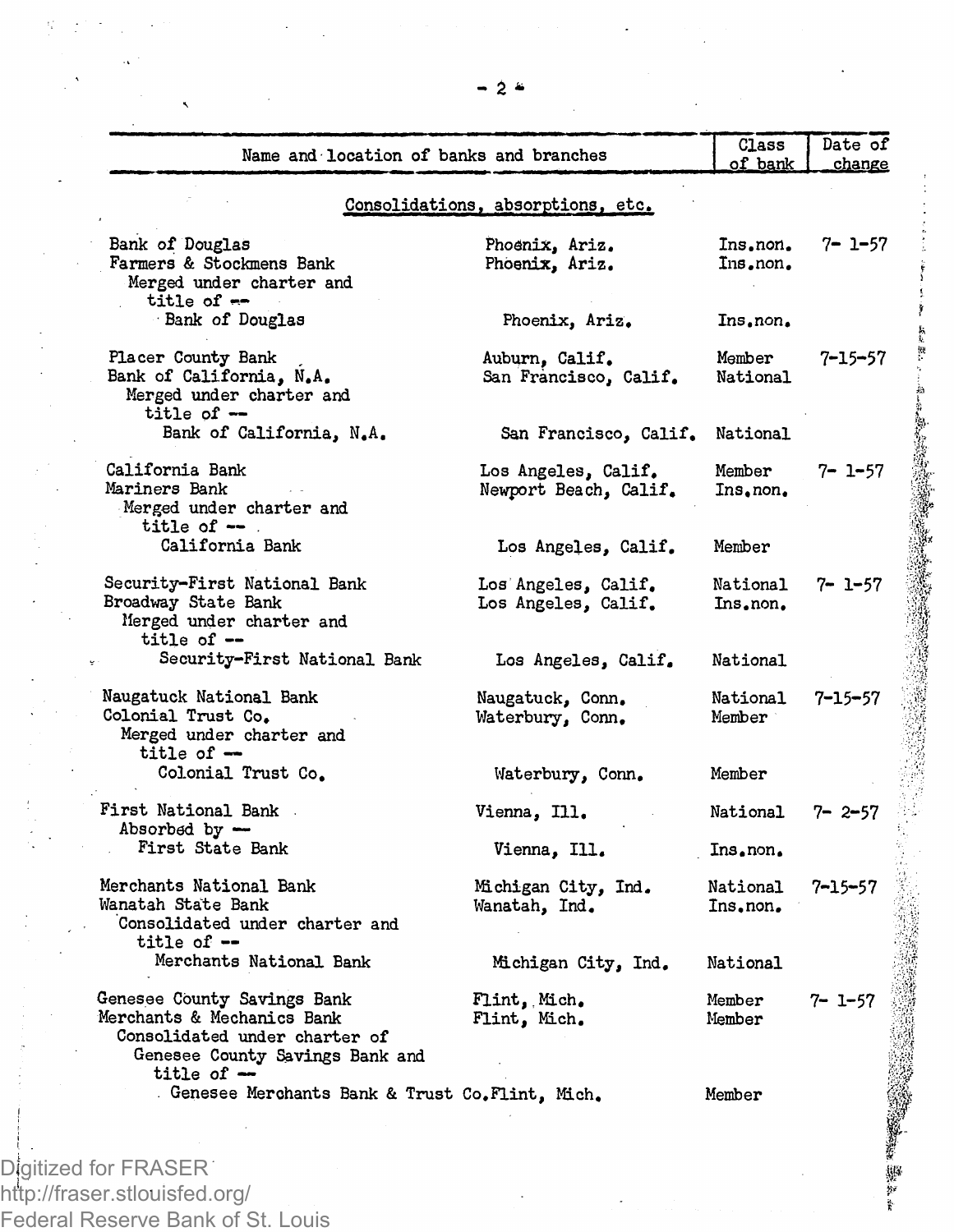| Name and location of banks and branches                                                                                     |                                              | Case<br>of bank      | Date of<br>change |
|-----------------------------------------------------------------------------------------------------------------------------|----------------------------------------------|----------------------|-------------------|
|                                                                                                                             | Consolidations, absorptions, etc. - (Cont'd) |                      |                   |
| Merchants Bank<br>Produce Exchange Bank<br>Merged under charter of<br>Merchants Bank and title of --                        | Kansas City, Mo.<br>Kansas City, Mo.         | Member.<br>Ins.non.  | 7- 1-57           |
| Merchants-Produce Bank                                                                                                      | Kansas City, Mo.                             | Member               |                   |
| Freeport Bank<br>Long Island Trust Co.<br>Merged under charter and<br>title of $-$                                          | Freeport, N.Y.<br>Garden City, N. Y.         | Member<br>Member     | 7- 1-57           |
| Long Island Trust Co.                                                                                                       | Garden City, N. Y.                           | Member               |                   |
| Security National Bank<br>Long Island State Bank & Trust Co.<br>Consolidated under charter and<br>title of $-$              | Huntington, N. Y.<br>Riverhead, N.Y.         | National<br>Ins.non. | $7 - 15 - 57$     |
| Security National Bank                                                                                                      | Huntington, N.Y.                             | National             |                   |
| Chase Manhattan Bank<br>Staten Island National Bank & Trust Co. New York, N. Y.<br>Merged under charter and<br>title of $-$ | New York, N.Y.                               | Member<br>National   | $7 - 22 - 57$     |
| Chase Manhattan Bank                                                                                                        | New York, N.Y.                               | Member               |                   |
| Brecksville Bank<br>Central National Bank<br>Merged under charter and<br>title of $-$                                       | Brecksville, Ohio<br>Cleveland, Ohio         | Member<br>National   | $7 - 1 - 57$      |
| Central National Bank                                                                                                       | Cleveland, Ohio                              | National             |                   |
| Berwyn National Bank<br>Paoli Bank<br>Merged under charter of<br>Paoli Bank with title and<br>location changed to -         | Berwyn, Pa.<br>Paoli, Pa.                    | National<br>Member   | $7 - 29 - 57$     |
| Upper Main Line Bank                                                                                                        | Berwyn, Pa.                                  | Member               |                   |
| Harrisburg National Bank<br>Second National Bank<br>Consolidated under charter and<br>title of --                           | Harrisburg, Pa.<br>Mechanicsburg, Pa.        | National<br>National | $7 - 1 - 57$      |
| Harrisburg National Bank                                                                                                    | Harrisburg, Pa.                              | National             |                   |

# Withdrawal of State bank from Federal Reserve Membership

Bank of Lake Mills **Lake Mills, Wis, Insurance 7-9-57** continued

Digitized for FRASER http://fraser.stlouisfed.org/ Federal Reserve Bank of St. Louis

200 大小草 小小草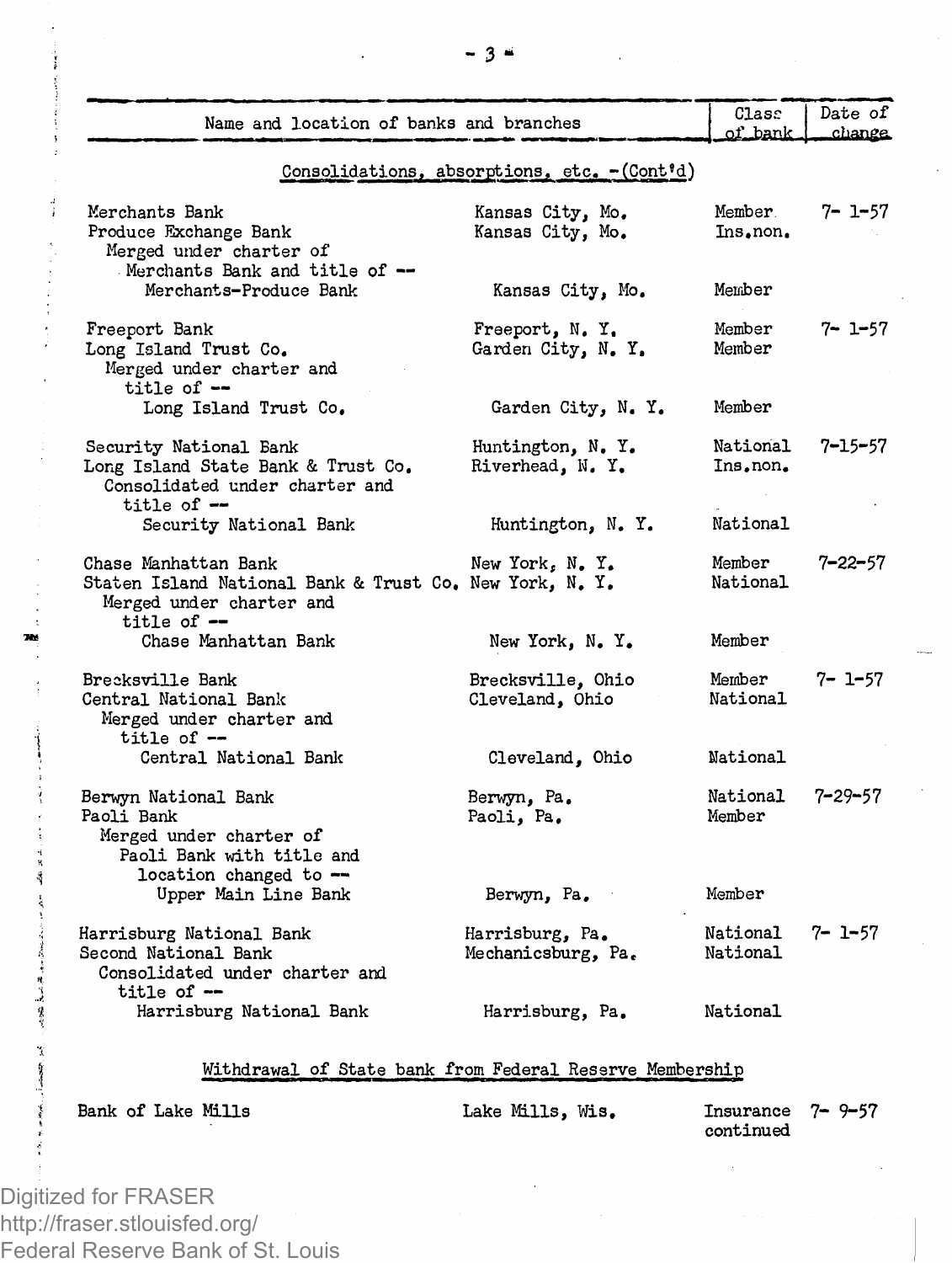| Name and location of banks and branches                                                                    |                                                                        | Class<br>of bank | Date of<br>change                                                                                                    |
|------------------------------------------------------------------------------------------------------------|------------------------------------------------------------------------|------------------|----------------------------------------------------------------------------------------------------------------------|
|                                                                                                            | Changes in name or location of banks                                   |                  |                                                                                                                      |
| Weld County Savings Bank<br>Name changed to --<br>Weld County Bank                                         | Greeley, Colo.                                                         | Ins.non.         | $6 - 25 - 57$                                                                                                        |
| Gilliam County Bank<br>Name changed to $-$<br>Bank of Eastern Oregon                                       | Arlington, Ore.                                                        | Ins.non.         | 7- 1-57                                                                                                              |
|                                                                                                            | Branches established de novo                                           |                  |                                                                                                                      |
| (Includes branches at military and other Government establishments)                                        |                                                                        |                  |                                                                                                                      |
| First National Bank<br>Toulminville Branch<br>2326 St. Stephens Road                                       | Mobile, Ala.<br>Mobile, Ala.<br>Mobile County                          | National         | $7 - 15 - 57$                                                                                                        |
| Security-First National Bank<br>Lancaster Branch<br>744 West Lancaster Blvd.                               | Los Angeles, Calif.<br>Lancaster, Calif.<br>Los Angeles County         | National         | 7–15–57                                                                                                              |
| First National Bank<br>Foothill Office<br>234 East Foothill Blvd.                                          | Ontario, Calif.<br>Upland, Calif.<br>San Bernardino County             | National         | $7 - 29 - 57$                                                                                                        |
| Citizens National Trust & Savings Bank Riverside, Calif.<br>Loma Linda Office<br>115 South Anderson Street | Loma Linda, Calif.<br>San Bernardino County                            | National         | 7–29–57                                                                                                              |
| American Trust Co.<br>Cahill Building Branch<br>550 Kearny Street                                          | San Francisco, Calif.<br>San Francisco, Calif.<br>San Francisco County | Member           | 7-8-57                                                                                                               |
| Bank of California, N.A.<br>Santa Rosa Office<br>724 Fourth Street                                         | San Francisco, Calif.<br>Santa Rosa, Calif.<br>Sonoma County           | National         | ついて、「このこのは、このようなので、このこのは、このことは、このことは、このことは、このことは、このことは、このことは、このことは、このことは、このことは、このことは、このことは、このことは、このこ<br>$7 - 1 - 57$ |
| Hongkong & Shanghai Banking Corporation<br>of California<br>Los Angeles Branch<br>212 West Seventh Street  | San Francisco, Calif.<br>Los Angeles, Calif.<br>Los Angeles County     | Ins.non.         | 7-8-57                                                                                                               |
| Connecticut National Bank<br>Trumbull Office<br>Trumbull Center, White Plains Road                         | Bridgeport, Conn.<br>Trumbull, Conn.<br>Fairfield County               | National         | 7- 1-57                                                                                                              |
| Hartford National Bank & Trust Co.<br>South Green Drive-In Branch                                          | Hartford, Conn.<br>Middletown, Conn.<br>Middlesex County               | National         | $7 - 31 - 57$                                                                                                        |
| Digitized for Franch Street<br>http://fraser.stlouisfed.org/<br>Federal Reserve Bank of St. Louis          |                                                                        |                  |                                                                                                                      |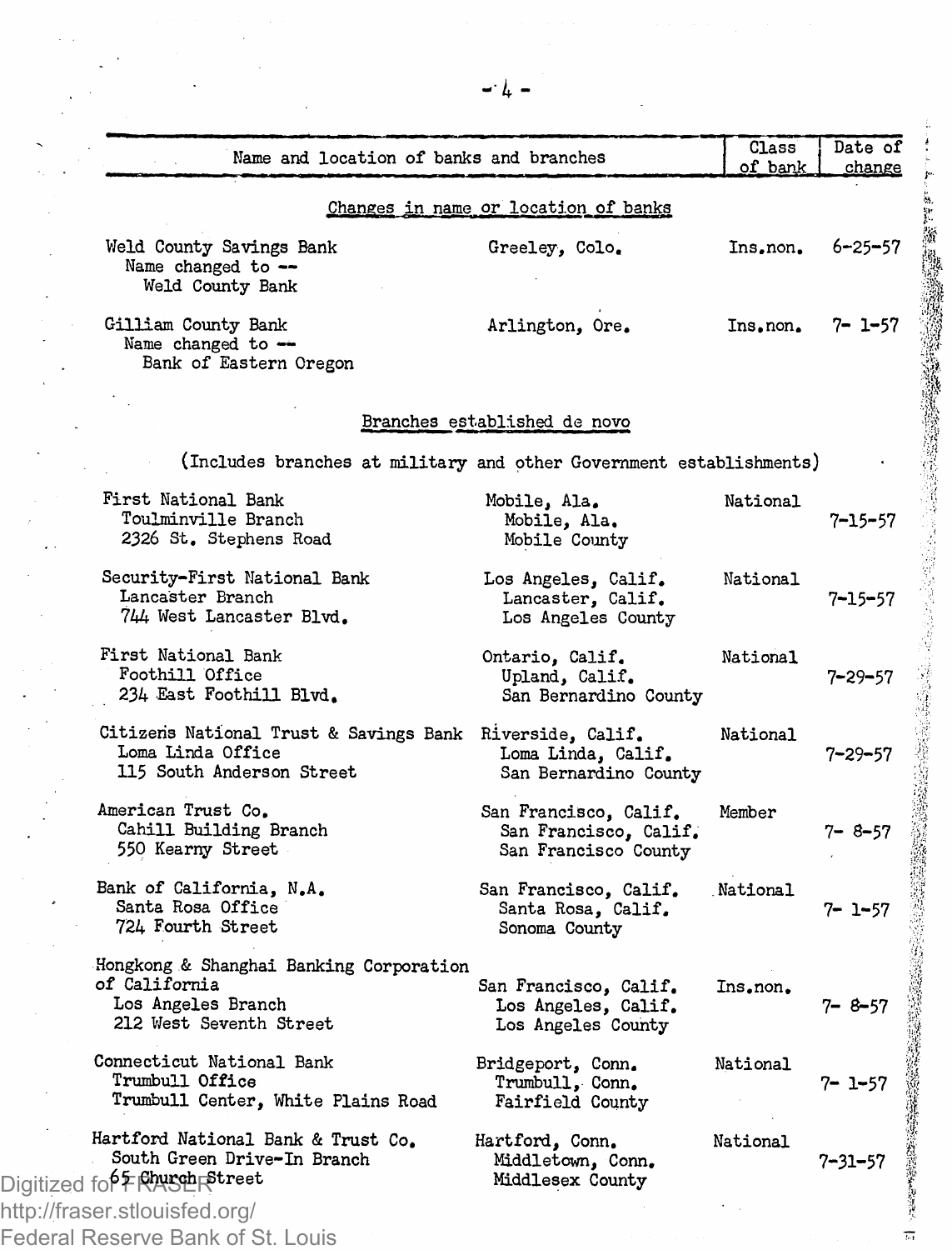|                                         | Class   Date of |  |
|-----------------------------------------|-----------------|--|
| Name and location of banks and branches | of bank change  |  |
|                                         |                 |  |

# Branches established de novo - (Cont'd)

(Includes branches at military and other Government establishments)

| Home National Bank & Trust Co.<br>West Side Office<br>515 West Main Street                         | Meriden, Conn.<br>Meriden, Conn.<br>Now Haven County                                | National | $7 - 1 - 57$  |
|----------------------------------------------------------------------------------------------------|-------------------------------------------------------------------------------------|----------|---------------|
| First National Bank & Trust Co.<br>Georgetown-Redding Branch<br>Old Mill Road                      | Ridgefield, Conn.<br>Georgetown, Conn.<br>Fairfield County                          | National | 7-15-57       |
| Bank of Maysville<br>Drive-In Branch<br>12 West Third Street                                       | Maysville, Ky.<br>Maysville, Ky.<br>Mason County                                    | Ins.non  | $7 - 2 - 57$  |
| Metropolitan Savings Bank<br>Arbutus Office<br>1060 Maiden Choice Lane                             | Baltimore, Md.<br>Arbutus, Md.<br>Baltimore County                                  | Ins.non. | $7 - 31 - 57$ |
| Detroit Bank & Trust Co.<br>Grand River-Middlebelt Office<br>29436 Grand River Avenue              | Detroit, Mich.<br>Clarenceville, Mich.<br>Oakland County<br>(P.O. Farmington)       | Member   | $7 - 15 - 57$ |
| National Bank of Detroit<br>Eastland Center Office<br>18000 Vernier Road                           | Detroit, Mich.<br>Harper Woods, Mich.<br>Wayne County                               | National | $7 - 24 - 57$ |
| Hackley Union National Bank & Trust Co. Muskegon, Mich.<br>Apple Avenue Office<br>885 Apple Avenue | Muskegon, Mich.<br>Muskegon County                                                  | National | $7 - 24 - 57$ |
| Guarantee Bank & Trust Co.<br>Chelsea Office<br>Brighton and Atlantic Avenues                      | Atlantic City, N. J.<br>Atlantic City, N. J.<br>Atlantic County                     | Ins.non. | $7 - 29 - 57$ |
| First National Bank<br>Mercerville Branch<br>2636-42 Nottingham Way                                | Hamilton Square, N. J.<br>Mercerville, Hamilton<br>Township, N. J.<br>Mercer County | National | $7 - 1 - 57$  |
| Manufacturers & Traders Trust Co.<br>Grand Island Office<br>2381 Grand Island Boulevard            | Buffalo, N.Y.<br>Grand Island. N. Y.<br>Erie County                                 | Member   | $7 - 1 - 57$  |
| Guilford National Bank<br>Friendly Shopping Center Branch<br>3124 Friendly Road                    | Greensboro, N. C.<br>Greensboro, N. C.<br>Guilford County                           | National | $7 - 1 - 57$  |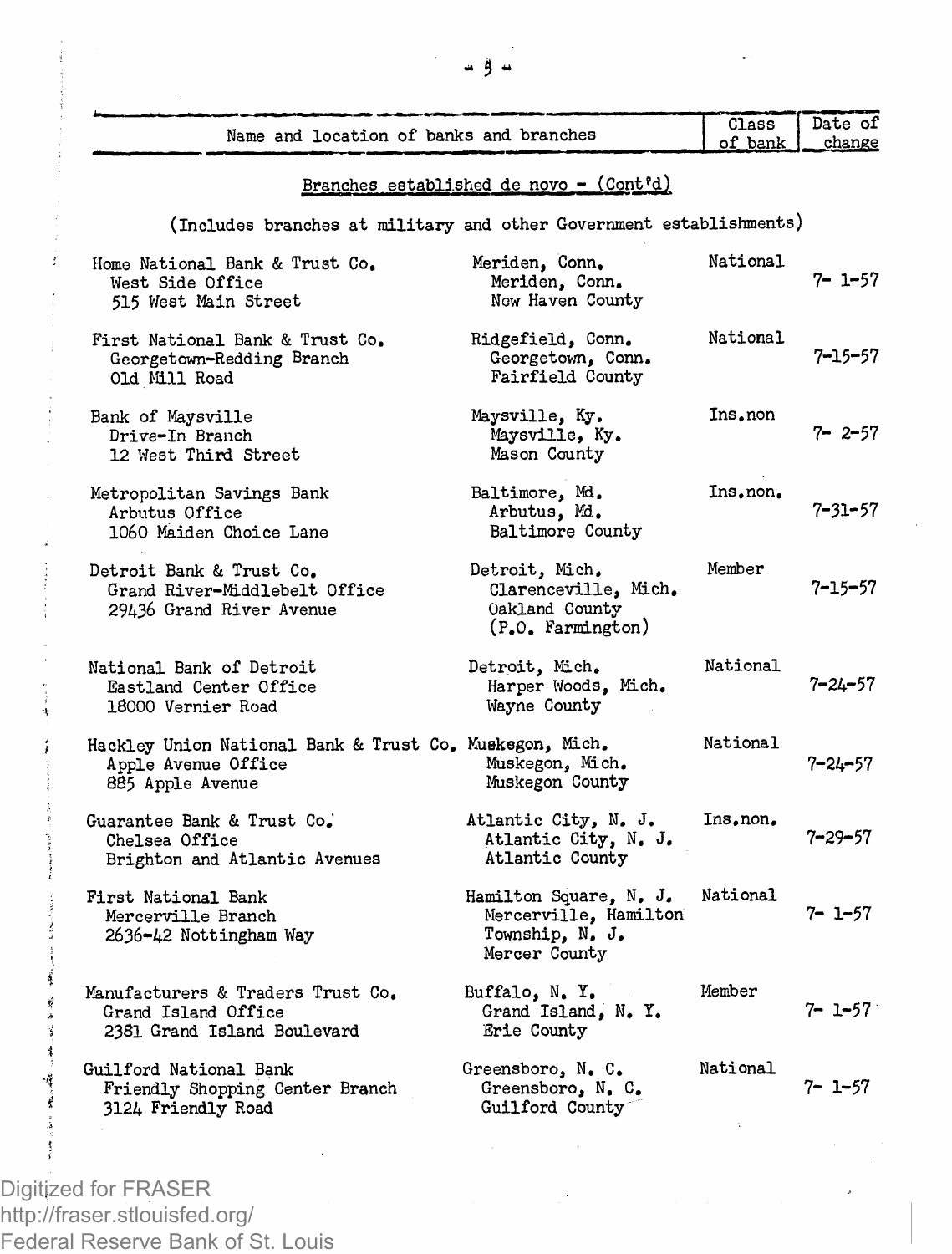| Name and location of banks and branches                                                                                                                                   |                                                                 | Class<br>of bank | Date of<br>change |
|---------------------------------------------------------------------------------------------------------------------------------------------------------------------------|-----------------------------------------------------------------|------------------|-------------------|
|                                                                                                                                                                           | Branches established de novo - (Cont'd)                         |                  |                   |
| (Includes branches at military and other Government establishments)                                                                                                       |                                                                 |                  |                   |
| Northwestern Bank<br>West Jefferson Branch                                                                                                                                | North Wilkesboro, N. C.<br>West Jefferson, N. C.<br>Ashe County | Ins.non.         | $7 - 12 - 57$     |
| First National Bank<br>Claremont Branch<br>1220 Claremont Avenue                                                                                                          | Ashland, Ohio<br>Ashland, Ohio<br>Ashland County                | National         | $7 - 9 - 57$      |
| Lake County National Bank<br>Mentor Branch<br>1645 Mentor Avenue                                                                                                          | Painesville, Ohio<br>Mentor, Ohio<br>Lake County                | National         | 7- 1-57           |
| Citizens Bank<br>Gahanna Office<br>104 Mill Street                                                                                                                        | Westerville, Ohio<br>Gahanna, Ohio<br>Franklin County           | Ins.non.         | 7-8-57            |
| Citizens National Bank<br>South Branch<br>1719 Maysville Avenue                                                                                                           | Zanesville, Ohio<br>Zanesville, Ohio<br>Muskingum County        | National         | $7 - 26 - 57$     |
| First National Bank<br>Coburg Road Branch<br>485 Coburg Road                                                                                                              | Portland, Ore,<br>Eugene, Ore.<br>Lane County                   | National         | $7 - 27 - 57$     |
| Upper Main Line Bank<br>Paoli Branch<br>Lancaster Pike<br>(Formerly head office of Paoli Bank<br>which changed title to Upper Main<br>Line Bank and moved to Berwyn, Pa.) | Berwyn, Pa.<br>Paoli, Pa.<br>Chester County                     | Member           | 7–29–57           |
| Union National Bank & Trust Co.<br>Drive-In Office<br>500 Penn Street                                                                                                     | Huntingdon, Pa.<br>Huntingdon, Pa.<br>Huntingdon County         | National         | $7 - 1 - 57$      |
| Philadelphia Saving Fund Society<br>Roxborough Office<br>6125 Ridge Avenue                                                                                                | Philadelphia, Pa.<br>Philadelphia, Pa.<br>Philadelphia County   | Ins.non.         | 7-12-57           |
| Industrial National Bank<br>Lakewood Office<br>777 Warwick Avenue                                                                                                         | Providence, R. I.<br>Warwick, R. I.<br>Kent County              | National         | 7–22–57           |
| Granite Street Office<br>102-114 Granite Street<br>Digitized for FRASER                                                                                                   | Westerly, R. I.<br>Washington County                            |                  | 7–22–57           |

19

http://fraser.stlouisfed.org/ Federal Reserve Bank of St. Louis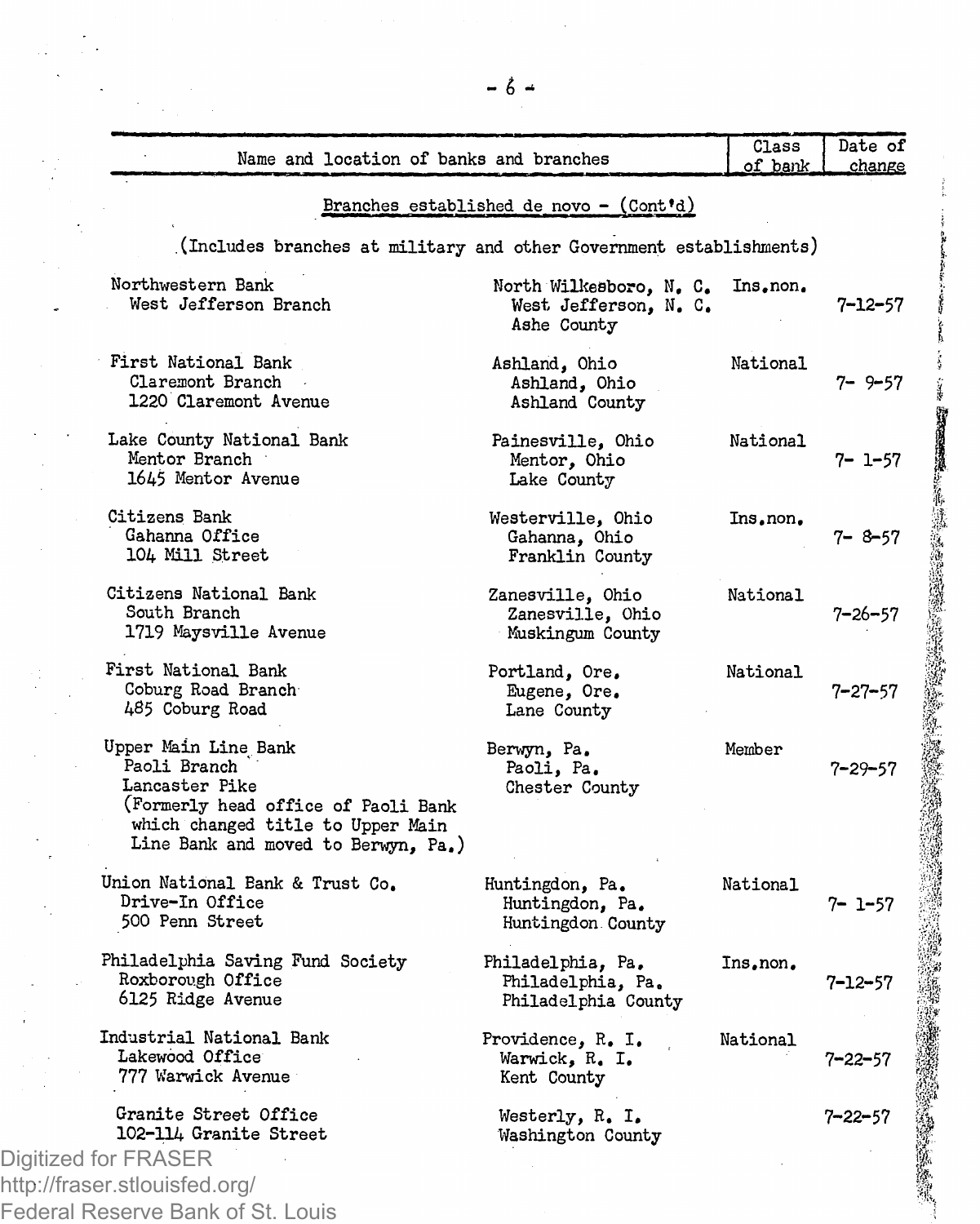| Name and location of banks and branches                                                                      |                                                             | Class<br>of bank | Date of<br>change |
|--------------------------------------------------------------------------------------------------------------|-------------------------------------------------------------|------------------|-------------------|
|                                                                                                              | Branches established de novo - $(Cont^{\dagger}d)$          |                  |                   |
| (Includes branches at military and other Government establishments)                                          |                                                             |                  |                   |
| Citizens & Southern National<br>Bank of S. C.<br>East Washington Street Office<br>200 East Washington Street | Charleston, S. C.<br>Greenville, S. C.<br>Greenville County | National         | 7- 1-57           |
| State Bank & Trust Co.<br>Langley Branch                                                                     | Greenwood, S.C.<br>Langley, S. C.<br>Aiken County           | Ins.non.         | $7 - 15 - 57$     |
| First State Bank<br>Kanab Branch                                                                             | Salina, Utah<br>Kanab, Utah<br>Kane County                  | Member           | $7 - 1 - 57$      |
| Walker Bank & Trust Co.<br>Riverton Branch<br>1750 W. 12600 South Street                                     | Salt Lake City, Utah<br>Riverton, Utah<br>Salt Lake County  | Member           | $7 - 16 - 57$     |
| First National Bank<br>Wilson-Ridge Branch<br>535 Wilson Street                                              | Danville, Va.<br>Danville, Va.<br>Independent City          | National         | 7–11–57           |

535 Wilson Street Middletown State Bank Stephens City Branch Bank of Henrico Highland Springs Branch 9 W, Nine Mile Road Seattle Trust & Savings Bank Highline Drive-In Branch SW 152nd and Ambaum Road Middletown, Va. Stephens City, Va, Frederick County Sandston, Va. Highland Springs, Va.. Henrico County Seattle, Wash. Burien, Wash, King County Ins.non. Ins.non, Member Member 7- 1-57 7-15-57 5-24-57

Washington Trust Bank East Trent Branch 3830 East Trent Avenue Spokane, Wash, Spokane, Wash. Spokane County 7-24-57

#### Banks converted into branches

## (See also Consolidations, absorptions, etc.)

| Bank of Douglas                     | Phoenix, Ariz.  | Ins.non. |              |
|-------------------------------------|-----------------|----------|--------------|
| Farmers & Stockmens Branch          | Phoenix, Ariz.  |          | $7 - 1 - 57$ |
| 313 North Central Avenue            | Maricopa County |          |              |
| (Formerly Farmers & Stockmens Bank) |                 |          |              |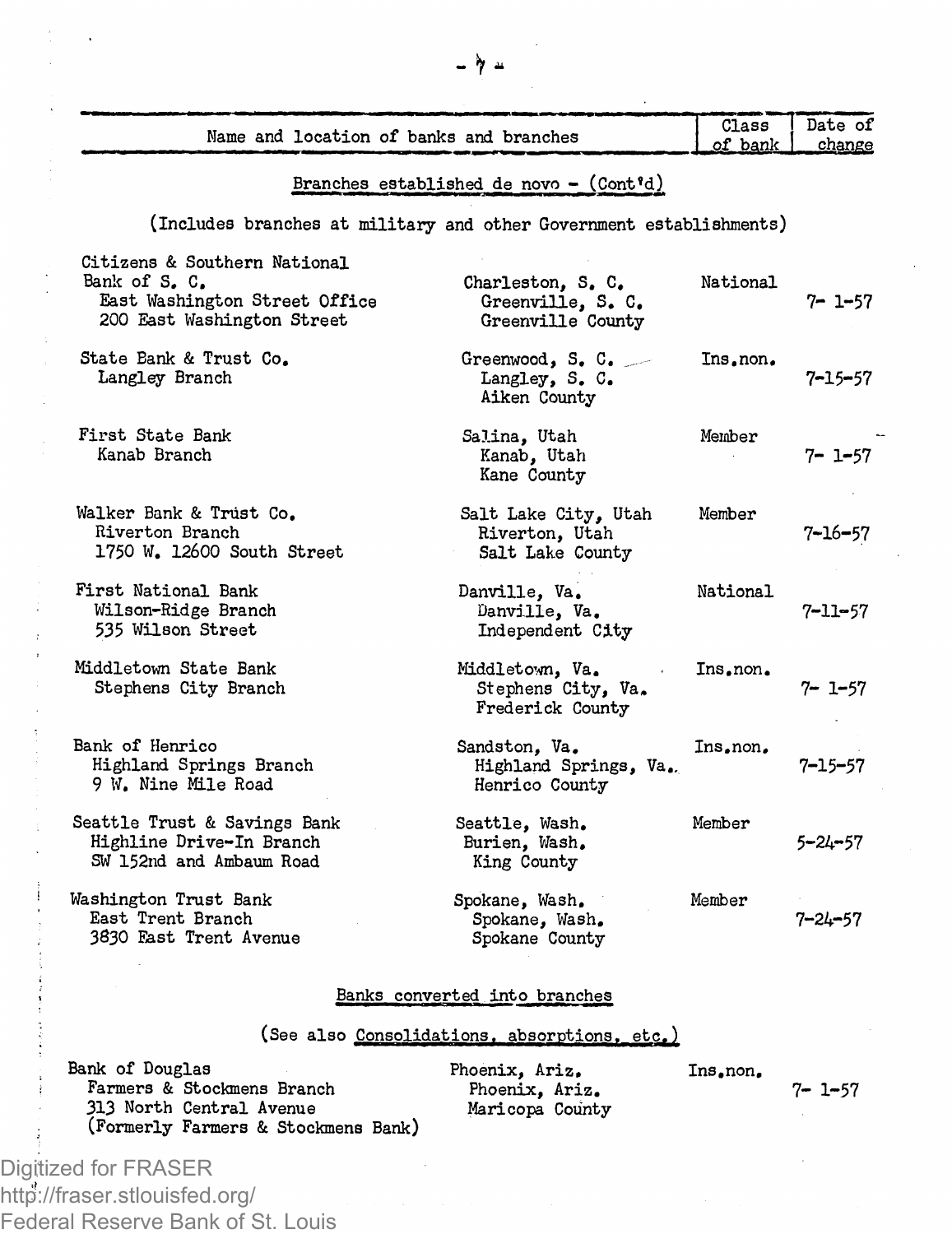| Name and location of banks and branches                                                                                     |                                                                  | Class<br>of bank | Date of<br>change |
|-----------------------------------------------------------------------------------------------------------------------------|------------------------------------------------------------------|------------------|-------------------|
|                                                                                                                             | Banks converted into branches (Cont'd)                           |                  |                   |
|                                                                                                                             | (See also Consolidations, absorptions, etc.)                     |                  |                   |
| Calıfornia Bank<br>Mariners Office<br>2712 West Coast Highway<br>(Formerly Mariners Bank)                                   | Los Angeles, Calif.<br>Newport Beach, Calif.<br>Orange County    | Member           | 7- 1-57           |
| Security-First National Bank<br>Broadway & Manchester Branch<br>8564 South Broadway<br>(Formerly Broadway State Bank)       | Los Angeles, Calif.<br>Los Angeles, Calif.<br>Los Angeles County | National         | 7- 1-57           |
| Bank of California, N.A.<br>Auburn Office<br>874 Lincoln Way<br>(Formerly Placer County Bank)                               | San Francisco, Calif.<br>Auburn, Calif.<br>Placer County         | National         | 7–15–57           |
| Colonial Trust Co.<br>Naugatuck Branch<br>(Formerly Naugatuck National Bank)                                                | Waterbury, Conn.<br>Naugatuck, Conn.<br>New Haven County         | Member           | 7–15–57           |
| Merchants National Bank<br>Wanatah Office<br>(Formerly Wanatah State Bank)                                                  | Michigan City, Ind.<br>Wanatah, Ind.<br>LaPorte County           | National         | $7 - 15 - 57$     |
| Genesee Merchants Bank & Trust Co.<br>Main Office<br>120 West First Street<br>(Formerly Merchants & Mechanics Bank)         | Flint, Mich.<br>Flint, Mich.<br>Genesee County                   | Member           | $7 - 1 - 57$      |
| Long Island Trust Co.<br>Freeport Branch<br>25 South Main Street<br>(Formerly Freeport Bank)                                | Garden City, N. Y.<br>Freeport, N.Y.<br>Nassau County            | Member           | 7- 1-57           |
| Security National Bank<br>Riverhead Office<br>54 West Main Street<br>(Formerly Long Island State Bank<br>& Trust Co.)       | Huntington, N.Y.<br>Riverhead, N.Y.<br>Suffolk County            | National         | $7 - 15 - 57$     |
| Chase Manhattan Bank<br>Port Richmond Branch<br>26 Richmond Avenue<br>(Formerly Staten Island National<br>Bank & Trust Co.) | New York, N.Y.<br>New York, N. Y.<br>Richmond County             | Member           | 7–22–57           |

**I** 

Digitized for FRASER http://fraser.stlouisfed.org/ Federal Reserve Bank of St. Louis **- 8 -**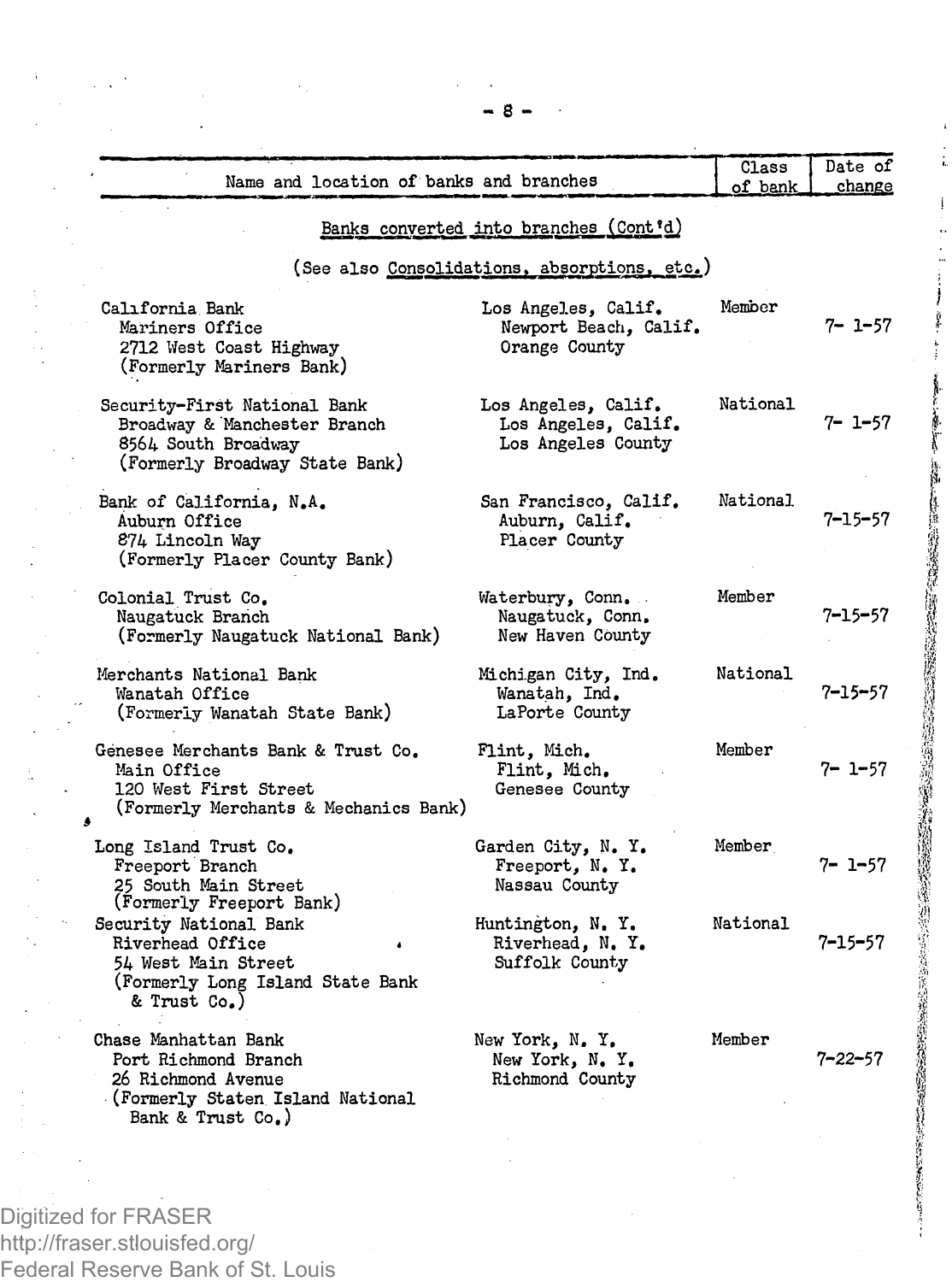| Name and location of banks and branches                                                                                                                                                        |                                                            | Class<br>of bank | Date of<br>change |
|------------------------------------------------------------------------------------------------------------------------------------------------------------------------------------------------|------------------------------------------------------------|------------------|-------------------|
|                                                                                                                                                                                                | Banks converted into branches (Cont'd)                     |                  |                   |
|                                                                                                                                                                                                | (See also Consolidations, absorptions, etc.)               |                  |                   |
| Central National Bank<br>McCreery Office<br>7 Public Square<br>(Formerly Brecksville Bank)                                                                                                     | Cleveland, Ohio<br>Brecksville, Ohio<br>Cuyahoga County    | National         | 7- 1-57           |
| Harrisburg National Bank<br>Mechanicsburg Office<br>Main and Market Streets<br>(Formerly Second National Bank)                                                                                 | Harrisburg, Pa.<br>Mechanicsburg, Pa.<br>Cumberland County | National         | 7- 1-57           |
|                                                                                                                                                                                                | Branches acquired by consolidation, absorption, etc.       |                  |                   |
| Bank of Douglas<br>Acquired through merger and will<br>operate the branch formerly oper-<br>ated by Farmers & Stockmens Bank,<br>Phoenix, in Maricopa County.                                  | Phoenix, Ariz.                                             | Ins.non.         | $7 - 1 - 57$      |
| California Bank<br>Acquired through merger and will<br>operate the branch formerly oper-<br>ated by Mariners Bank, Newport<br>Beach, in Orange County.                                         | Los Angeles, Calif.                                        | Member           | 7- 1-57           |
| Genesee Merchants Bank & Trust Co.<br>Acquired through consolidation and<br>will operate the five branches<br>formerly operated by Merchants &<br>Mechanics Bank, Flint, in Genesee<br>County. | Flint, Mich.                                               | Member           | 7- 1-57           |
| Chase Manhattan Bank<br>Acquired through merger and will<br>operate the five branches formerly<br>operated by Staten Island National<br>Bank & Trust Co., New York, in<br>Richmond County.     | New York, N.Y.                                             | Member           | 7–22–57           |
| Central National Bank<br>Acquired through merger and will<br>operate the branch formerly oper-<br>ated by Brecksville Bank, Brecksville,<br>in Cuyahoga County.                                | Cleveland, Ohio                                            | National         | 7- 1-57           |

Digitized for FRASER http://fraser.stlouisfed.org/ Federal Reserve Bank of St. Louis **- 9 \***

tén.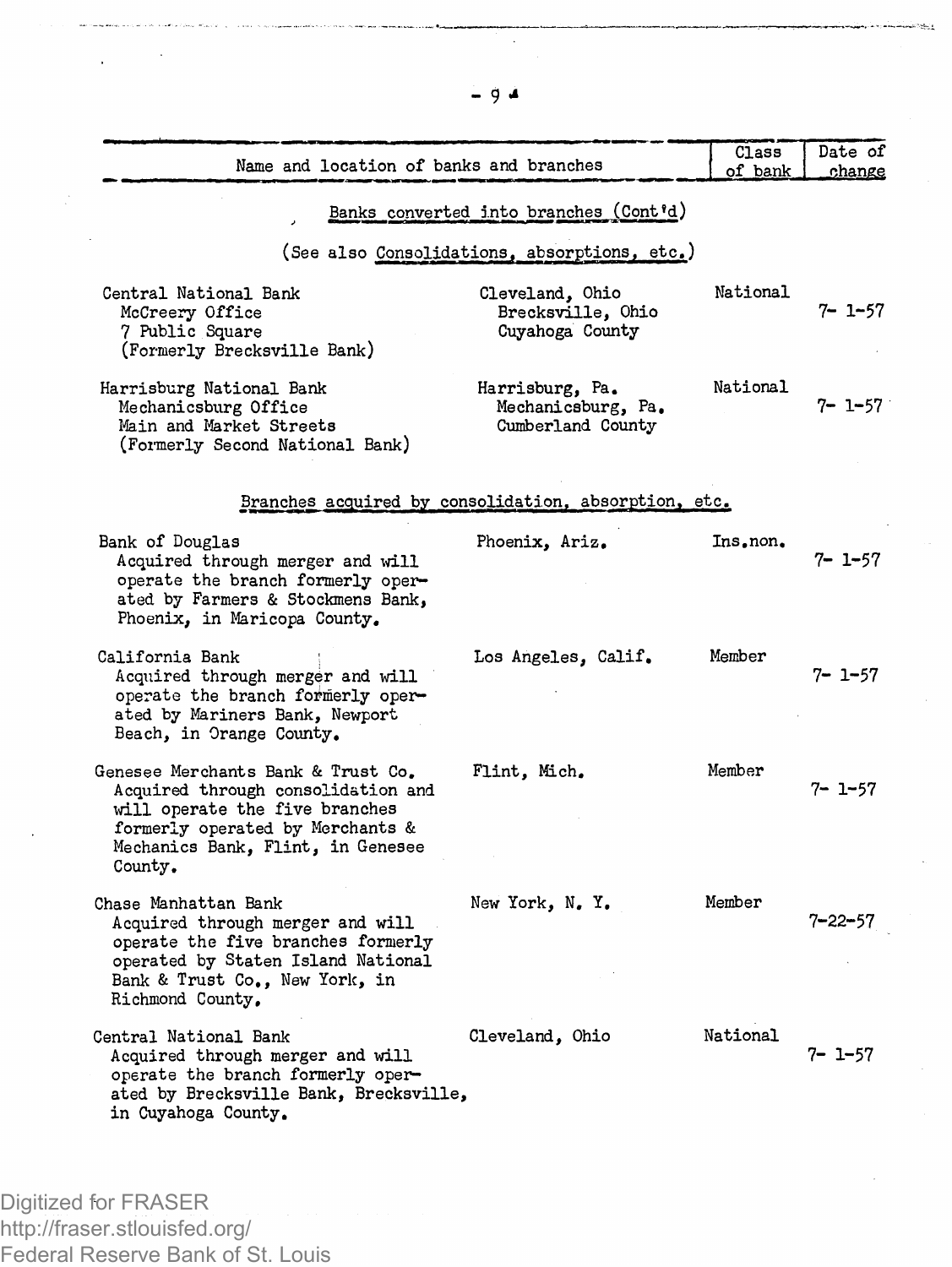| Name and location of banks and branches                                                                                                      |                                                                                                  | Class<br>of bank | Date of !<br>change |
|----------------------------------------------------------------------------------------------------------------------------------------------|--------------------------------------------------------------------------------------------------|------------------|---------------------|
|                                                                                                                                              | Branch discontinued                                                                              |                  |                     |
| First National Bank & Trust Co.<br>Linares and Rescigno Office                                                                               | Paterson, N. J.<br>208 Market Street                                                             | National         | 7- 1-57             |
|                                                                                                                                              | Changes in name or location of branches                                                          |                  |                     |
| City National Bank<br>Lincoln Center Branch<br>Moved from<br>Moved to                                                                        | Beverly Hills, Calif.<br>Los Angeles, Calif.<br>830 Lincoln Blvd.<br>1411 Lincoln Blvd.          | National         | 7–22–57             |
| California Bank<br>Sixth and Western Branch<br>Moved from<br>Moved to<br>and renamed                                                         | Los Angeles, Calif.<br>Los Angeles, Calif.<br>558 South Western<br>Avenue<br>3728 Wilshire Blvd. | Member           | $7 - 29 - 57$       |
| Wilshire-Oxford Office<br>Citizens National Trust & Savings Bank Los Angeles, Calif.<br>Serulveda-National Branch<br>Moved from.<br>Moved to | Los Angeles, Calif.<br>3016 South Sepulveda<br>Blvd.<br>3130 South Sepulveda<br>Blvd.            | National         | 7- 1-57             |
| Security-First National Bank<br>Ventura and Sepulveda Branch<br>Moved from<br>Moved to                                                       | Los Angeles, Calif.<br>Los Angeles, Calif.<br>15155 Ventura Blvd.<br>15165 Ventura Blvd.         | National         | 7–22–57             |
| Bank of America N.T. & S.A.<br>San Pablo Avenue Branch<br>Moved from<br>Moved to                                                             | San Francisco, Calif.<br>Oakland, Calif.<br>5800 San Pablo Ave.<br>5920 San Pablo Ave.           | National         | 7–22–57             |
| Point Loma Branch<br>Moved from<br>Moved to                                                                                                  | San Diego, Calif.<br>1065 Rosecrans Street<br>1275 Rosecrans Street                              |                  | $7 - 29 - 57$       |
| *Seaside Branch<br>Changed from<br>Changed to                                                                                                | Seaside, Calif.<br>925 Fremont Extension<br>1451 Fremont Blvd.                                   |                  | 7- 1-57             |
| Tulare Branch<br>Moved from<br>Moved to                                                                                                      | Tulare, Calif.<br>K & Kern Streets<br>303 East Tulare Street                                     |                  | 7–15–57             |

\*This change is due to the in the actual location. Digitized for the potange is due to the renumbering of street and does not represent any change http://fraser.stlouisfed.org/

Federal Reserve Bank of St. Louis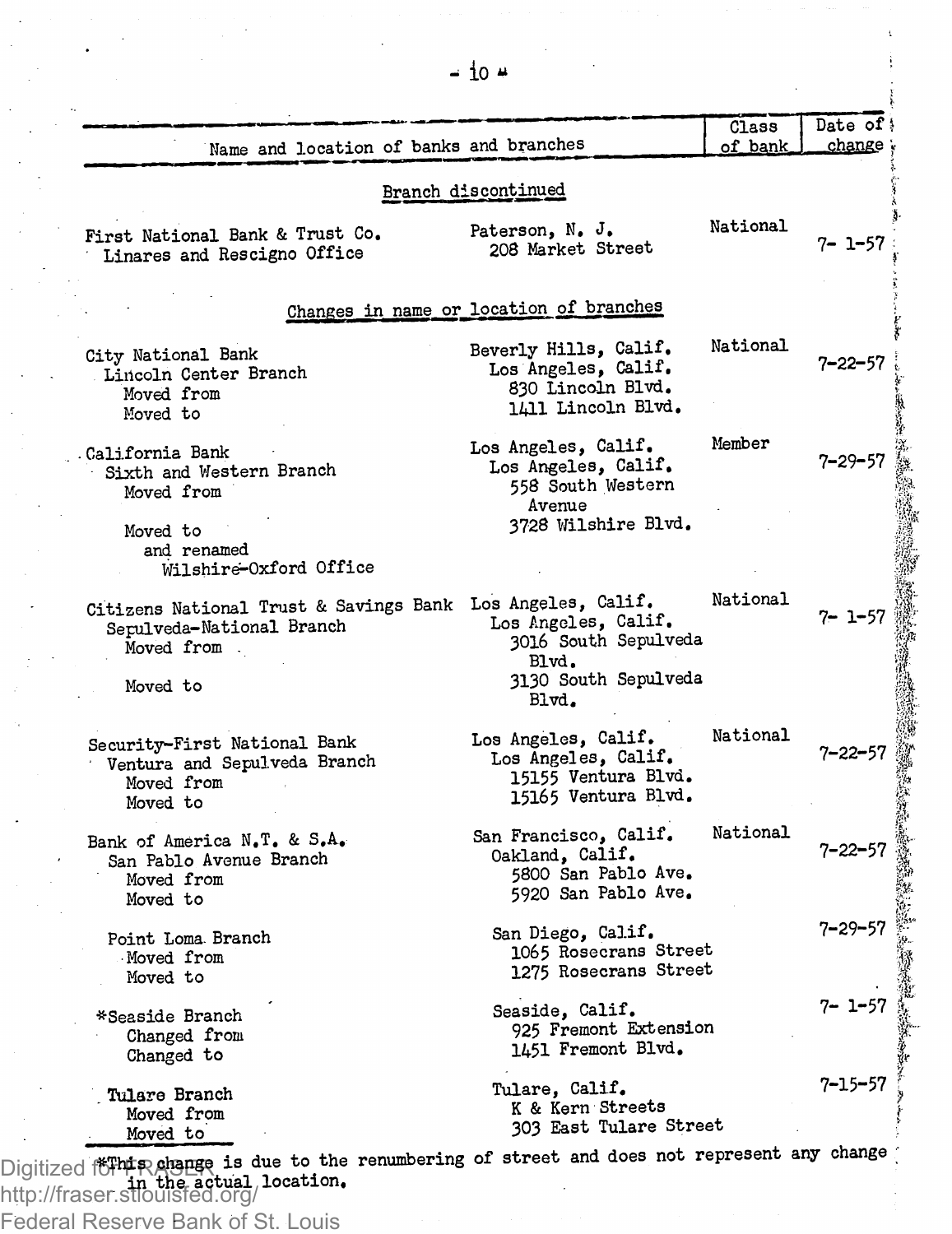| Name and location of banks and branches                                                                                                                                                                             |                                                                                                                        |          | Date of<br>change |  |  |
|---------------------------------------------------------------------------------------------------------------------------------------------------------------------------------------------------------------------|------------------------------------------------------------------------------------------------------------------------|----------|-------------------|--|--|
| Changes in name or location of branches (Cont'd)                                                                                                                                                                    |                                                                                                                        |          |                   |  |  |
| Crocker-Anglo National Bank<br>1 Montgomery Office<br>Moved from<br>Moved to<br>and renamed<br>1 Sansome Street Office<br>(The head office changed<br>location from 1 Sansome<br>Street to 1 Montgomery<br>Street.) | San Francisco, Calif.<br>San Francisco, Calif.<br>1 Montgomery Street<br>1 Sansome Street                              | National | 7-8-57            |  |  |
| Twentieth Avenue-Geary Office<br>Moved from<br>Moved to                                                                                                                                                             | San Francisco, Calif.<br>5600 Geary Boulevard<br>5509 Geary Boulevard                                                  |          | 7–26–57           |  |  |
| Bank of Whittier<br>La Habra Office<br>Moved from<br>Moved to                                                                                                                                                       | Whittier, Calif.<br>La Habra, Calif.<br>117 East Central<br>Avenue<br>101-103 West<br>Central Avenue                   | Member   | 7- 1-57           |  |  |
| Franklin Savings Bank<br>Franklin Street Branch<br>Moved from<br>Moved to<br>(The head office changed<br>location from 6 Park<br>Square to 43 Franklin<br>Street.)                                                  | Boston, Mass.<br>Boston, Mass<br>43 Franklin Street<br>6 Park Square                                                   | Nonins.  | 7–29–57           |  |  |
| Norfolk County Trust Company<br>Westwood Branch<br>Moved from<br>Moved to                                                                                                                                           | Brookline, Mass.<br>Westwood, Mass.<br>938 High Street<br>693 High Street                                              | Member   | 7–15–57           |  |  |
| Genesee Merchants Bank & Trust Co.<br>Clio Road Office<br>Moved from<br>Moved to                                                                                                                                    | Flint, Mich.<br>Flint, Mich.<br>5010 Clio Road<br>4930 Clio Road                                                       | Member   | 7- 1-57           |  |  |
| First National Bank<br>*Cedar Hills Branch<br>Former address<br>New Address                                                                                                                                         | Portland, Ore.<br>Cedar Hills, Ore.<br>10100 S.W. Park Way<br>Beaverton, Ore.<br>10100 S.W. Park Way<br>Portland, Ore. | National | 7–18–57           |  |  |

\*This change is due to a new postal designation and does not represent any change Digitized for FRASER in the actual location.

http://fraser.stlouisfed.org/ Federal Reserve Bank of St. Louis